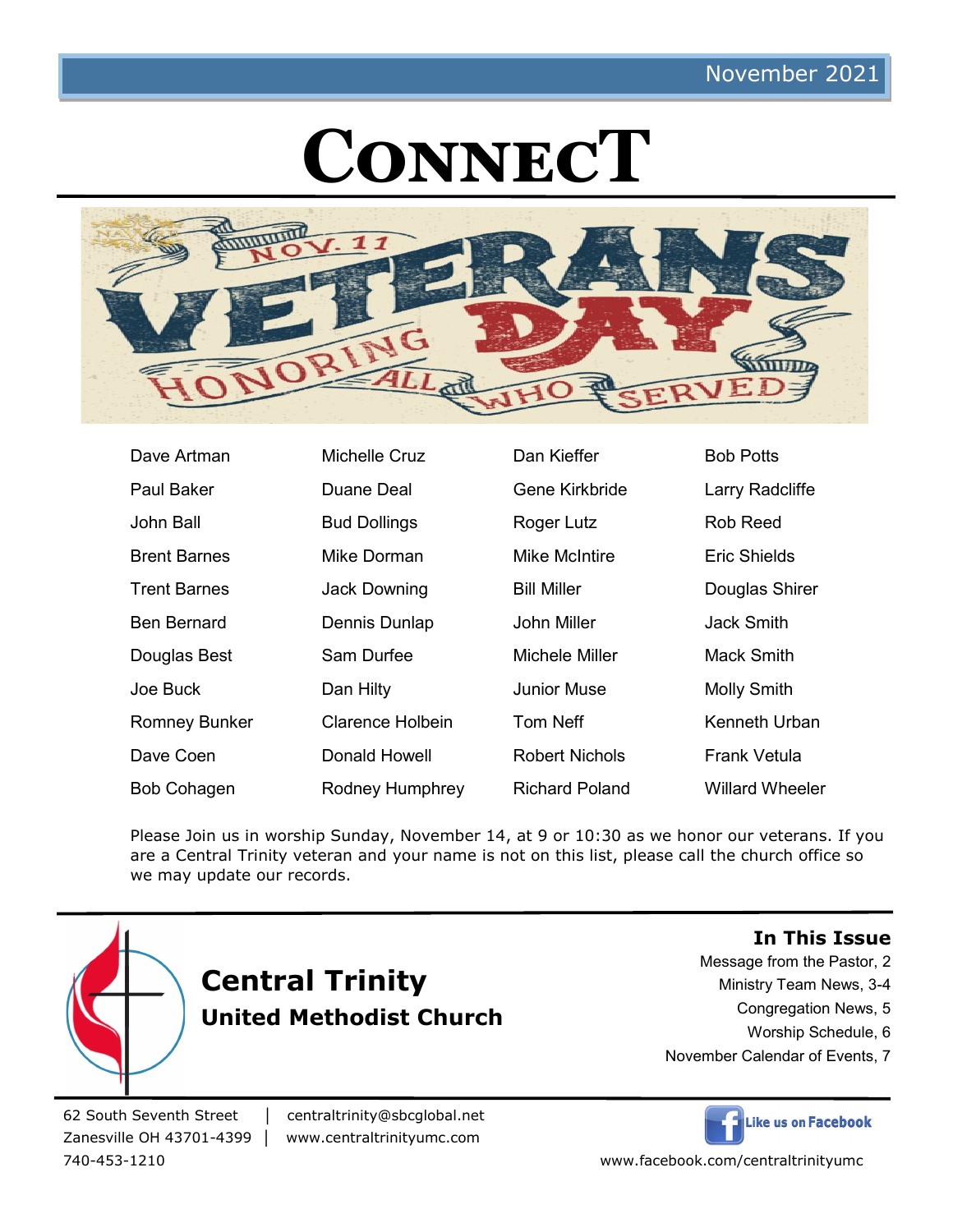#### **Church Staff**

In Ministry with you …

**Lead Pastor** Jon Exman

**Associate Pastor** Jon Carter

**Children's Ministries** Lesa Exman

**Director of Music** Jim McLaughlin

**Chancel & Children's Choirs** Ann Sims

**Wesleyan Choir & Carillon Bells** Andy Ruetz

**Nursery Attendants** Callie Carter Sue Loader

**Administrative Assistant** Bonnie Gerdau

**Treasurer** Holly Ruetz

**Financial Secretary** Rick Mohler ………………………………………………………

#### **Sunday Schedule**

9:00 a.m. *Ignite* Service 9:00 a.m. Sunday School 9:45 a.m. Wesleyan Choir 10:30 a.m. Worship 10:30 a.m. Sunday School 10:30 a.m. CT Students Grades 5–8 6:00 p.m. CT Students Grades 7–12

Childcare provided each Sunday 8:50 to 11:30 a.m.

Handicapped parking available at North entrance of parking lot

**Office Hours** Mon. – Thu. 9 a.m. – 3 p.m. Closed Noon – 1 p.m. Fri. 9 a.m. – Noon

62 South Seventh Street │ centraltrinity@sbcglobal.net Zanesville OH 43701-4399 │ www.centraltrinityumc.com

Central Trinity Family,

"Family" Take a moment and think of your own family. This one word can cause many different feelings. Anger and hurt feelings can occur just as easily as contentment and love. Family is often defined as a group of people usually bound by the same blood (but do not have to be), who genuinely love, trust, care for, and look out for one another. Now take a moment and let all that sink in and think about the phrase church family.

It should be similar to what you just read, but it also should be a little different too. So what would church family look like? Would a body of believers make things better or worse?

The second chapter of Acts gives us some guidance. If you remember, this is where "church" began. Peter is speaking here and he is talking about what these new believers should be about. This is what he says in Acts 2:42, "They committed themselves to the teaching of the apostles, the life together, the common meal, and the prayers."

The Bible places importance here on the family unit. Why? Even in the best of human relationships we are using others and they in turn use us. Loneliness drives us to be with one another, but that does not mean we are "truly together." Our selfish nature often wins out. One biblical scholar says it this way about how it should be. "But when the living Christ sets us free, we are able to participate in His external purpose for His people: that they become one, one with Him and one with each other.

My definition of the church is: the fellowship of those given by Christ to be to each other what He has been to them, so that together they can be to the world a demonstration of the new humanity He died and lives to make possible. When He performs the miracle of His love in us, it is then that a character transformation begins which makes it possible for us to love unselfishly. The church as it was meant to be is made up of those people." This makes a church a true family.

Here at Central Trinity we are so glad you chose us to be your church family. May God bless us as we all grow in faith, hope and love together. - Pastor Jon Exman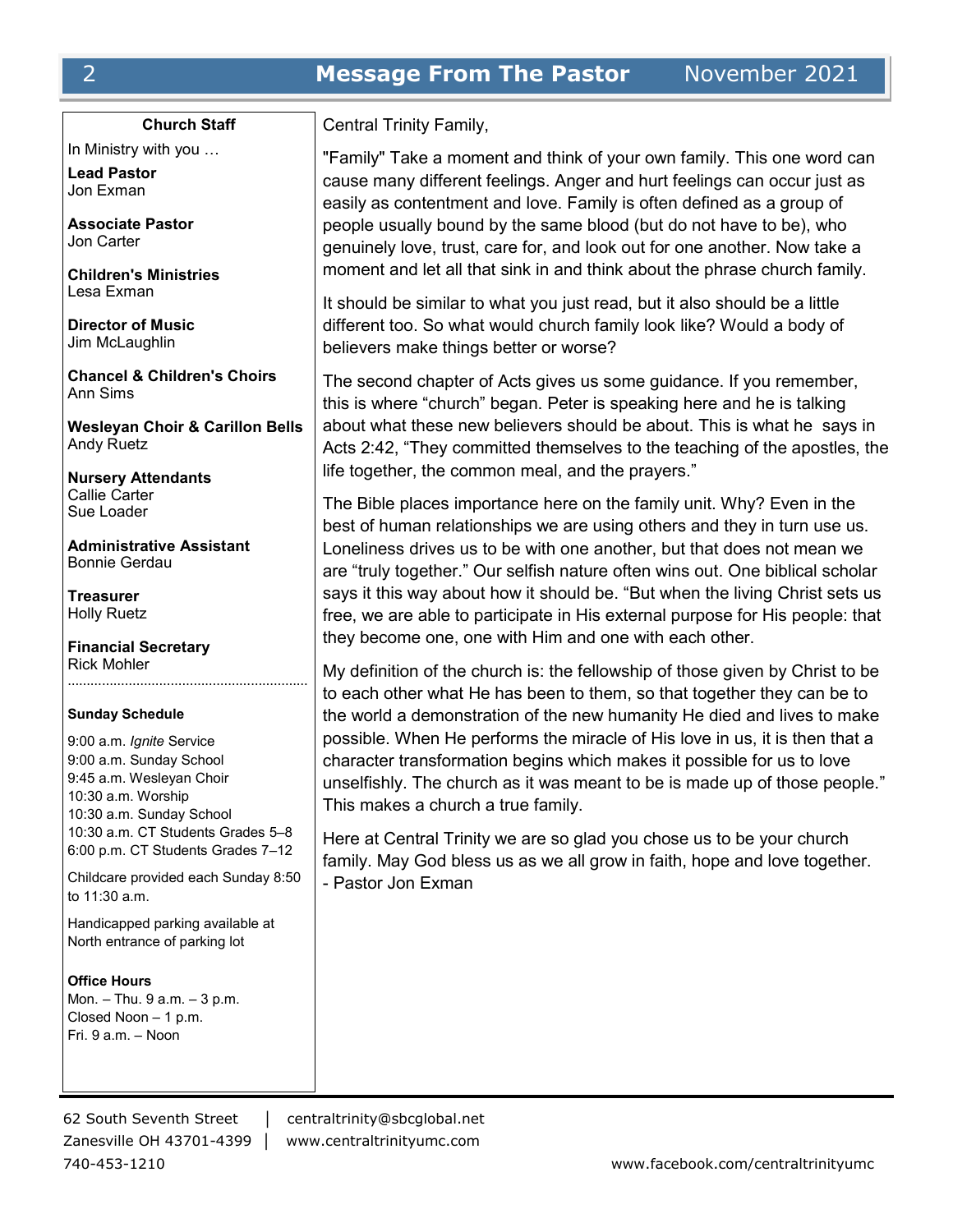## **Family Life Ministries**

At Central Trinity, we believe that all children are a gift from God. We would love the opportunity to show them how much FUN learning about Jesus can be.

Come join us this Sunday!

9:00 a.m. Sunday School - Ignite Service

10:30 a.m. Kids own worship and Club Chaos -Traditional Service

Nursery available both services

Upcoming Events:

11/7 Baked Potato Fund Raiser, 11:30 a.m.

Help us raise money for Church Camp this summer.

Ways you can help:

Donate toppings for the potato

Donate desserts

Help prepare food in the kitchen

Help serve the food

Help with the clean up

Attend and enjoy the fellowship

Any questions, please feel free to contact Lesa Exman

419-605-6858

thelesaexman@gmail.com



**Weekly prayer requests and praises for answered prayer** from the Sunday Service Cards are emailed each week to those who desire to be on our Prayer Email List. If you would like to receive the prayer requests and praises email each week, please make a note on your card, email centraltrinity@sbcglobal.net, or contact the office at 740-453-1210.

Thank you.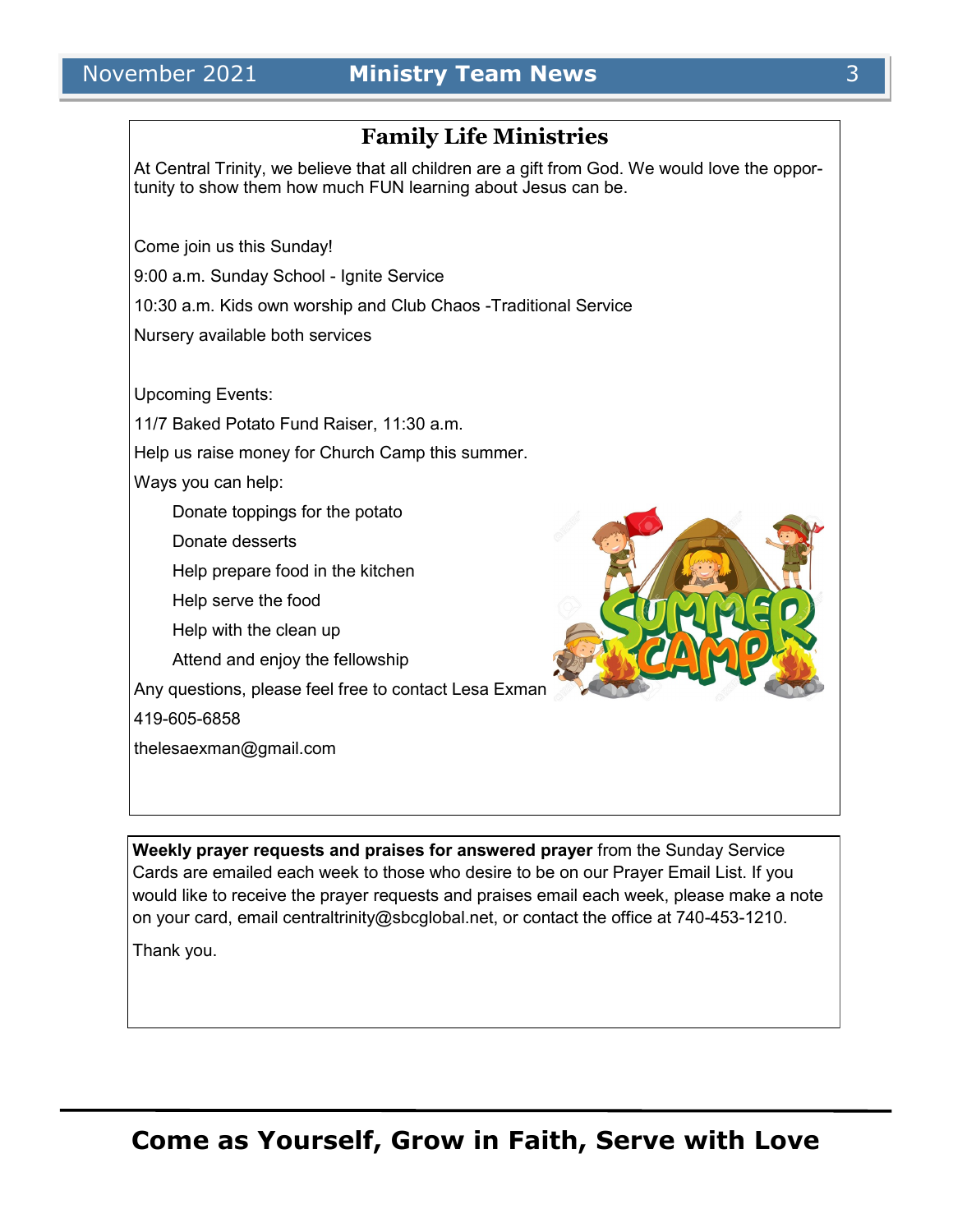## **Organ Recital**

Jim's 24th Annual Organ Recital in October brought a focus to CT's excellent music leadership team. Joining Jim were Ann Sims, Andy Ruetz, Marge Overdorff, and Lucas Ruetz. There was a good audience, ranging in ages from 7 to 101, in attendance. Many took the tour to the organ pipe chamber with Schroeder Dodds. The audience donated \$200 to Habitat for Humanity of Southeastern Ohio in response to the concert. The Worship Committee provided hospitality for the audience. The concert was live-streamed on our church Facebook. It is now available for viewing on our church website.



## **United Methodist Women**

For more than 135 years Methodist women have given to the World Thank Offering through United Methodist Women and its predecessor organizations. The World Thank Offering is an opportunity for individuals to respond to God's abundant grace in the midst of change. When we share our gifts and they are combined with the gifts of others, our contributions make possible the support of national and international work to meet the physical and social needs of women, children, and youth in our neighborhood and around the world.

**United Methodist Women** meets Monday, November 1, 6 p.m., at the church. To generate our World Thank Offering to go to the district, we will play the Attitude of Gratitude game. Please bring plenty of coins or your checkbook. Been collecting "L" dollars, please bring them too.

**Angel Wings Prayer Shawl Ministry** meets Thursdays, 5–7 p.m., in the Strong Family classroom. We will not meet November 25. All are welcome for stitching, praying, and fellowship.

Please continue to bring hats and mittens for the **Mitten Tree** through Sunday December 5.

## **All Saints' Sunday- November 7**

On All Saints' Sunday Central Trinity will pay tribute to members who have gone to be with the Lord this past year.

A candle will be lit in their memory and, at the conclusion of the candle lighting, a candle will be lit for anyone you may have on your heart.

"Life is eternal, love is immortal, and death is only a horizon."



62 South Seventh Street │ centraltrinity@sbcglobal.net

Zanesville OH 43701-4399 │ www.centraltrinityumc.com



740-453-1210 www.facebook.com/centraltrinityumc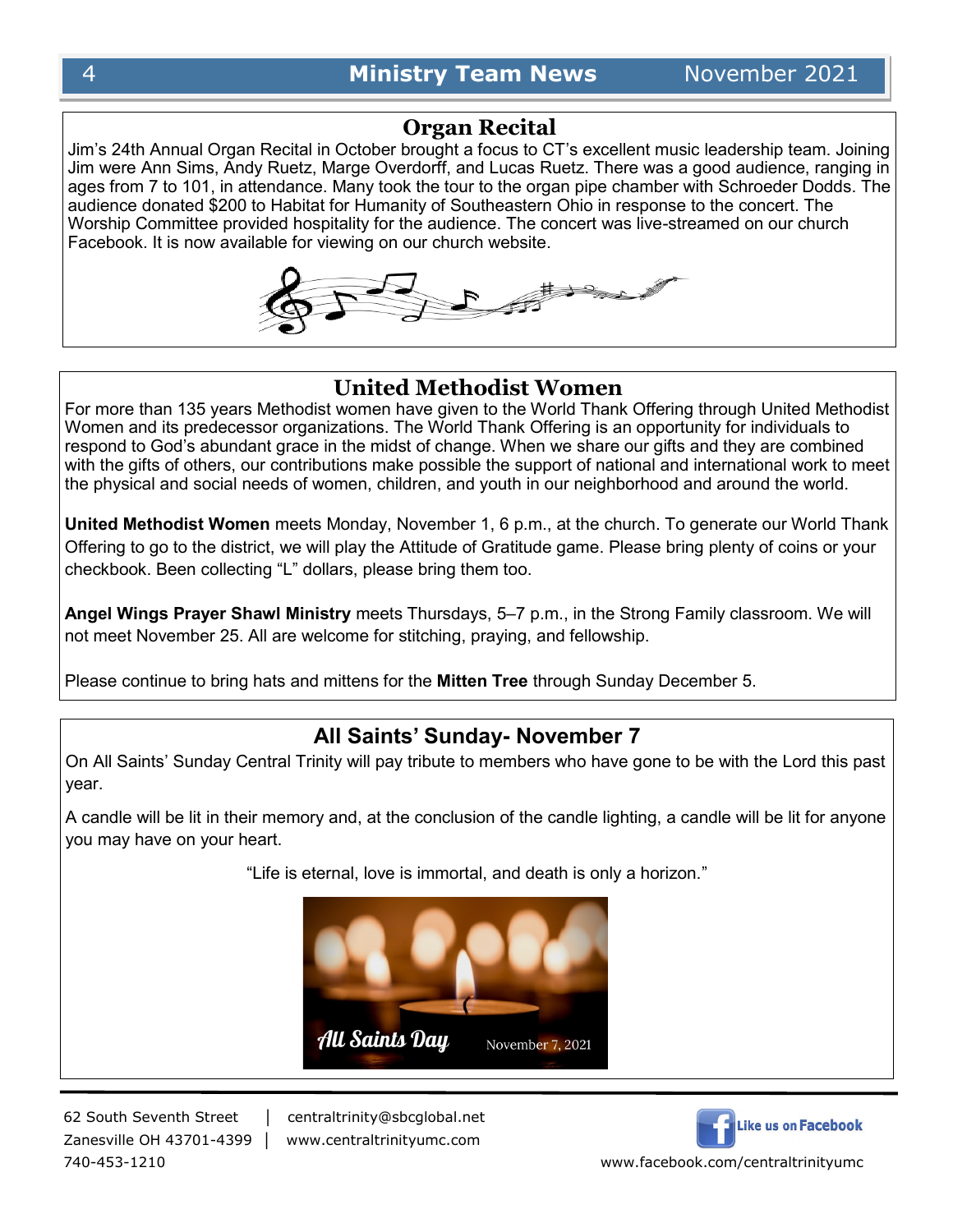## *Restore Our Windows*

On October 10 we kicked off the capital campaign to *Restore Our Windows*. In order to sign contracts and move forward we must have at least 65% of the necessary funds pledged to the project. We ask that all pledge cards be returned as soon as possible, but no later than December 12. Informational brochures and pledge cards are available at the Welcome Center desk. Cathy Dorman (740-674-7266) and Janice Deal (740-891-2657) are happy to answer any questions you have about this project.



 Total Project Cost - \$190,320 \*Pricing is good until December 31, 2021

 Needed to complete project 183 Pledges of \$10 per week for 2 years

Administrative Council, Trustees, and Finance Committee have reviewed this project and affirmed presenting this project to the members, families and friends of CT.

Thank you for your prayerful consideration of making a pledge to *Restore Our Windows*.

## **Verla Moore Service Club**

Operation Christmas Child kickoff is underway!

Can't shop? That's OK! You can still help by making a monetary donation, or you can fill shoeboxes online at **https://sampur.se/3kzJUxt**

Be sure to stop by the Welcome Center to pick up your boxes to fill and to get more information how you can help spread the news of Jesus to children all over the world!

Help us meet our goal of 250 boxes!

The Verla Moore Service Club would like to thank members for the congregation who joined us in providing non-perishable food and other items to the local Salvation Army, our September project.

A Total of 259 items (non-perishable food and other needs), as well as monetary contributions totaling \$209.00 were delivered to the Salvation Army.

Again, thanks to all for your generosity.

In His Service, Verla Moore Service Club

Shankful<br>and plessed

**Come as Yourself, Grow in Faith, Serve with Love**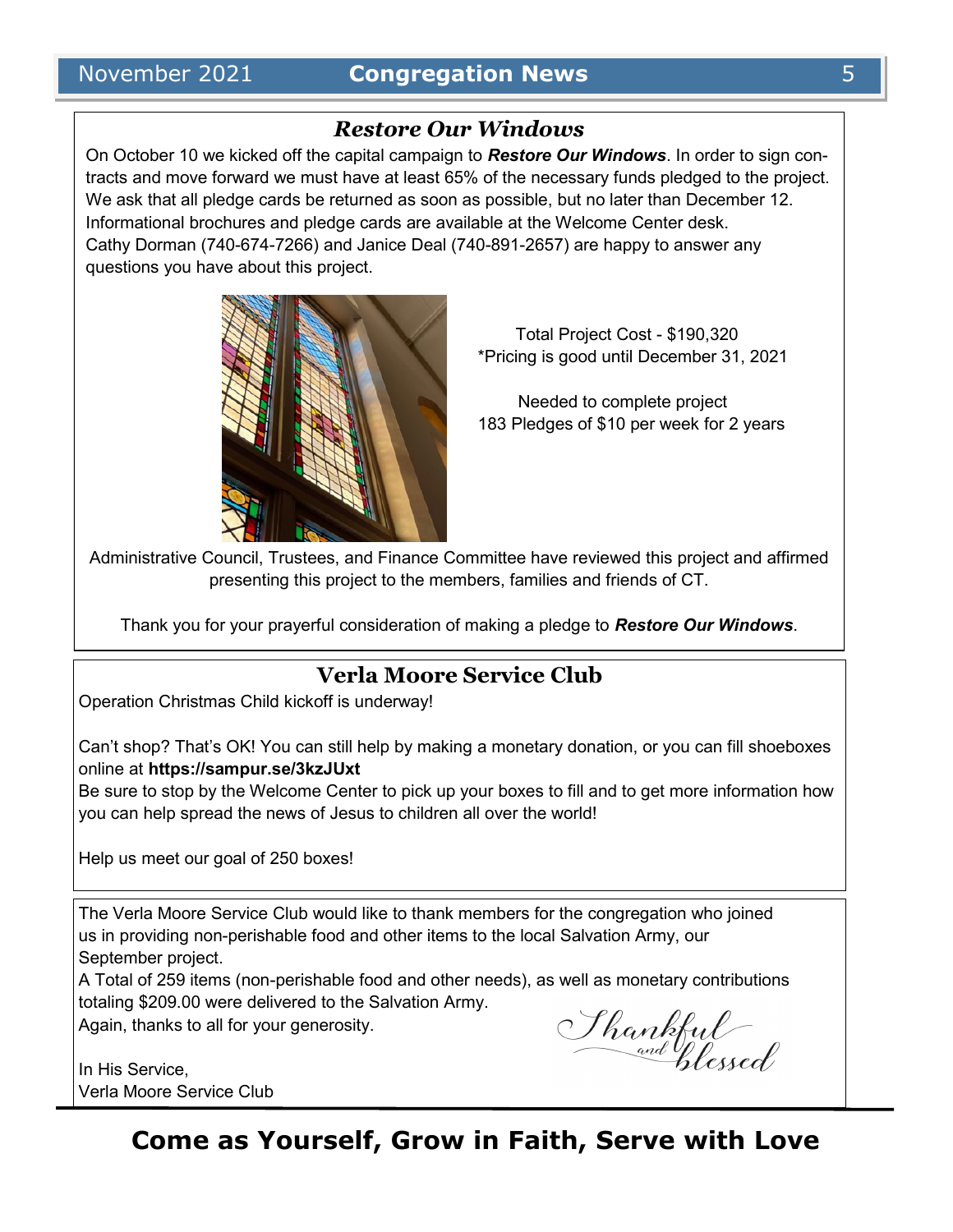Message: "The Cloud" Special Music: Lead Pastor Jon Exman

### **November 7 Holy Communion/All Saints Day**

Hebrews 12:1–2<br>Chancel Choir

## **November 14 Veteran's Sunday**

Message: "Living Hope"<br>Scripture: Romans 15:8-Romans 15:8–13, 1 Peter 1:3–5<br>Chancel Choir

Special Music: Pastor Jon Carter Message: "Thank You"

Lead Pastor Jon Exman

## **November 21 Thanksgiving Sunday** Scripture: 1 Chronicles 16:30-36 Special Music: Carillon Bells

Scripture: Matthew 24:36–44 Lead Pastor Jon Exman

**November 28 1st Sunday of Advent** Advent Series: *Hope Is on the Way*  Message: "Hope in the Unexpected" Special Music: Wesleyan & Children's Choirs

## **Many Thanks**

Warmest thanks to Kay Stubbins, Marcie Hunter, Phyllis Bradshaw, Leslie Miller, Mary Longshore, Nancy Moose, Mary Colopy, Sandra Robe, Ann Sims, Sue Wright, Nancy Beitzel, Beth Hurst, Janice Deal, Marjorie Artman, Lori Wyatt, and Cathy Dorman for helping in the office in October.

- Bonnie Gerdau, Administrative Office Assistant

Please call the office if I have left anyone off of the list.

## **"80 Plus Club" Happy Birthday**

Joanne McIntire November 6

Dorothy Skelton November 18

Bette Christman November 21

Mary Longshore November 25

Bernadine Rust November 28

If we missed anyone or do not have the date right, please call the church office.



**Pick up a new**  *Upper Room* **at the Welcome CenterDaily** Devotions **October worship attendance**  (through 10/20): 125 **September 2021 Financial Report** YTD Budget \$332,096 YTD Income \$269,943 YTD Expenses \$287,314



62 South Seventh Street │ centraltrinity@sbcglobal.net Zanesville OH 43701-4399 │ www.centraltrinityumc.com

740-453-1210 www.facebook.com/centraltrinityumc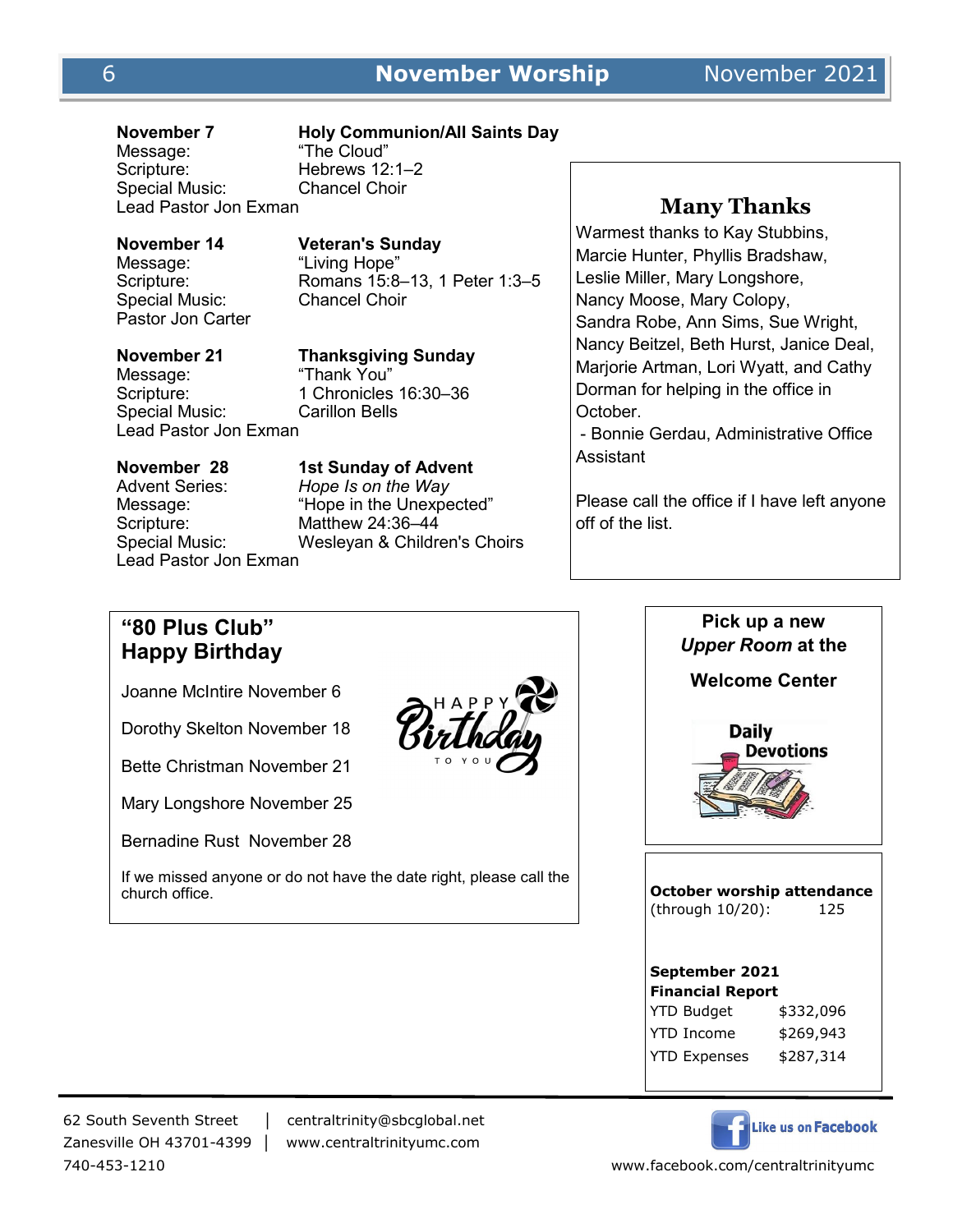## November 2021 **Calendar of Events** 7

## **November Calendar of Events is subject to change**

#### **1 Monday**

| 6:00 p.m. | United Methodist Women             |
|-----------|------------------------------------|
| 6:30 p.m. | <b>Bible Study</b>                 |
|           | (Jeffrey & Stephanie Downing Home) |

#### **3 Wednesday**

11:00 a.m. Bible Study

#### **4 Thursday**

| 5:00 p.m. | Angel Wings Prayer Shawl       |
|-----------|--------------------------------|
| 6:00 p.m. | Children's Choir practice      |
| 6:00 p.m. | <b>Carillon Bells practice</b> |
| 7:00 p.m. | <b>Chancel Choir practice</b>  |
|           |                                |

#### **7 Sunday, Holy Communion/All Saints Day**

9:00 a.m. *Ignite Service* Sunday School 9:45 a.m. Wesleyan Choir<br>10:30 a.m. Worship 10:30 a.m. *Worship*  10:30 a.m. Sunday School 10:30 a.m. CT Students (Grades 5–8) 6:00 p.m. CT Students (Grades 7–12)

#### **8 Monday**

6:30 p.m. Bible Study (Jeffrey & Stephanie Downing Home)

#### **9 Tuesday**

1:00 p.m. Staff Meeting

#### **10 Wednesday**

11:00 a.m. Bible Study

#### **11 Thursday, Veteran's Day**

|           | <b>ConnecT Deadline</b>       |
|-----------|-------------------------------|
| 5:00 p.m. | Angel Wings Prayer Shawl      |
| 6:00 p.m. | Children's Choir practice     |
| 6:00 p.m. | Carillon Bells practice       |
| 7:00 p.m. | <b>Chancel Choir practice</b> |

#### **14 Sunday, Veteran's Sunday**

| 9:00 a.m.    | <b>Ignite Service</b>     |
|--------------|---------------------------|
| 9:00 a.m.    | <b>Sunday School</b>      |
| 9:45 a.m.    | Wesleyan Choir            |
| $10:30$ a.m. | Worship                   |
| $10:30$ a.m. | <b>Sunday School</b>      |
| $10:30$ a.m. | CT Students (Grades 5-8)  |
| 4:00 p.m.    | Charge Conference @ CT    |
| 6:00 p.m.    | CT Students (Grades 7-12) |
|              |                           |

#### **15 Monday**

| 6:30 p.m. | <b>Bible Study</b>                 |
|-----------|------------------------------------|
|           | (Jeffrey & Stephanie Downing Home) |

#### **16 Tuesday**

7:00 p.m. Verla Moore Service Club

#### **17 Wednesday**

11:00 a.m. Bible Study 6:00 p.m. Stewardship & Finance 7:00 p.m. Trustees

#### **18 Thursday**

| 5:00 p.m. | <b>Angel Wings Prayer Shawl</b> |
|-----------|---------------------------------|
| 6:00 p.m. | Children's Choir practice       |
| 6:00 p.m. | <b>Carillon Bells practice</b>  |
| 7:00 p.m. | <b>Chancel Choir practice</b>   |

#### **21 Sunday, Thanksgiving Sunday**

| $9:00$ a.m.  | Ignite Service            |
|--------------|---------------------------|
| $9:00$ a.m.  | <b>Sunday School</b>      |
| $9:45$ a.m.  | Wesleyan Choir            |
| $10:30$ a.m. | Worship                   |
| $10:30$ a.m. | <b>Sunday School</b>      |
| $10:30$ a.m. | CT Students (Grades 5-8)  |
| 6:00 p.m.    | CT Students (Grades 7-12) |
|              |                           |

#### **22 Monday**

| 6:30 p.m. | <b>Bible Study</b>                 |
|-----------|------------------------------------|
|           | (Jeffrey & Stephanie Downing Home) |

#### **23 Tuesday**

| 1:00 $p.m.$ | <b>Staff Meeting</b>        |
|-------------|-----------------------------|
| 7:00 p.m.   | <b>Thanksgiving Service</b> |
|             | <b>Chancel Choir</b>        |

#### **24 Wednesday**

11:00 a.m. Bible Study

#### **25 Thursday, Thanksgiving/Office Closed**

**26 Friday Office Closed**

#### **28 Sunday, 1st Sunday of Advent**

- 9:00 a.m. *Ignite Service* 9:00 a.m. Sunday School
- 9:45 a.m. Wesleyan Choir
- 10:30 a.m. *Worship*
- 10:30 a.m. Sunday School
- 10:30 a.m. CT Students (Grades 5–8)
- 6:00 p.m. CT Students (Grades 7–12)

#### **29 Monday**

6:30 p.m. Bible Study

(Jeffrey & Stephanie Downing Home)